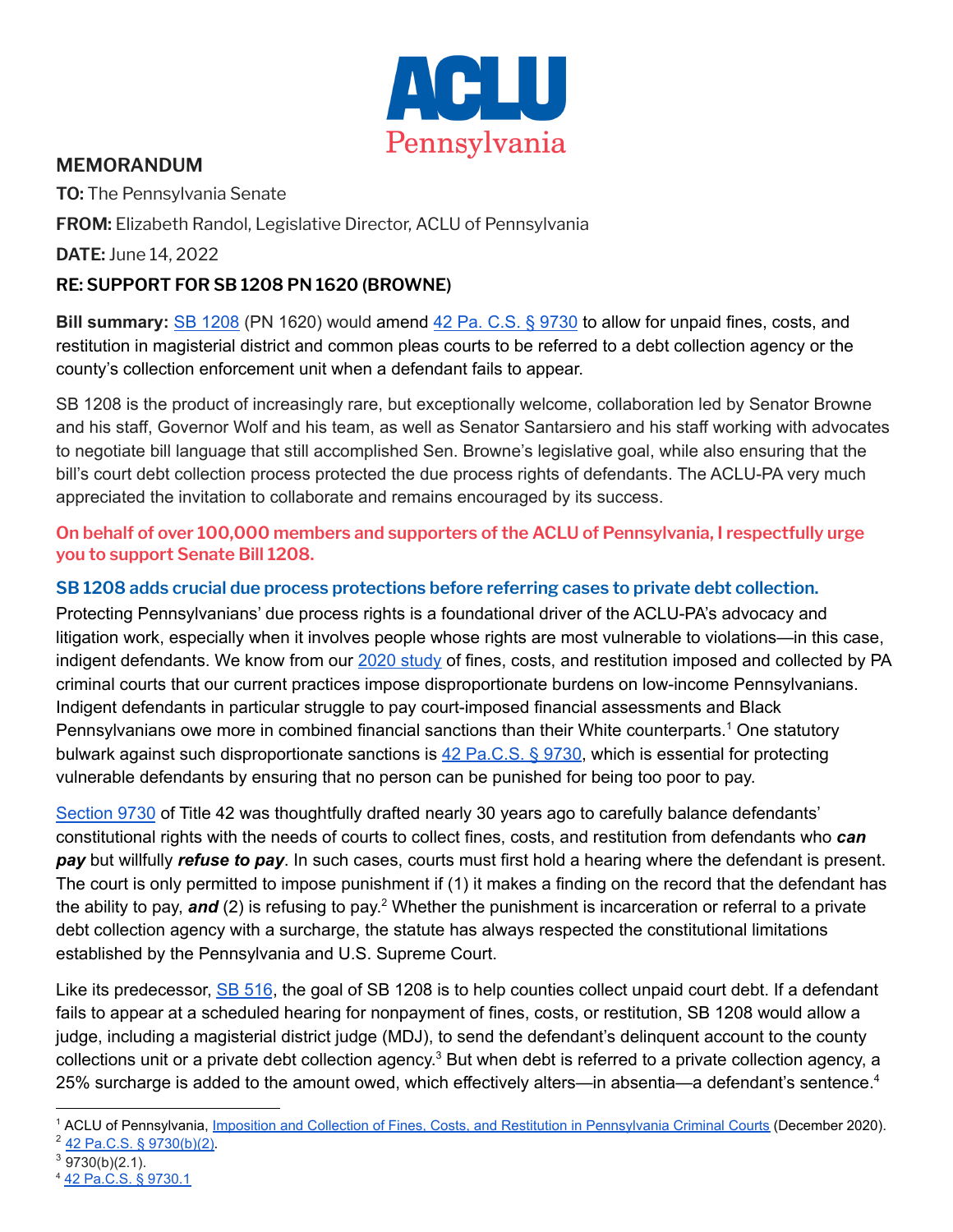The ACLU-PA's opposition to SB 516 stemmed from conflicts it created with § 9730 and fundamental due process guarantees, namely that it would have allowed courts to impose this surcharge without a hearing—a substantial departure from existing practice, which only allows referrals *after* the court holds a hearing *and* determines that the defendant is financially able to pay. In the same way that the court cannot simply order a defendant jailed for nonpayment of fines, costs, or restitution for not appearing at a hearing, the court also cannot impose a 25% surcharge, which could potentially add hundreds or even thousands of dollars, onto a person's debt by sending it to a private debt collection agency. Such an action is as clearly an infringement on the defendant's constitutionally-protected property interest as jail would be on the person's liberty interest.<sup>5</sup>

Importantly, SB 1208 adds clarifying language to mitigate against such infringements.<sup>6</sup> If a case is referred to a collection agency, SB 1208 would allow the defendant to request a new financial determination hearing, which the court must then hold. Once that request is made, debt collections must cease until the hearing is held. Although we remain concerned that failure to appear is sufficient to send a case to a private debt collector (and incur the 25% surcharge), new provisions in the bill offer some protections and benefits:

- Requiring new determination hearings be held when requested means that even after collection agencies are involved, ability to pay can still be considered by the court.
- Establishing a process to request and receive a new determination hearing also means that defendants now have a potential pathway to getting a case *removed* from collections when warranted, i.e. the person is unable to afford to pay.
- Furthermore, this provision now clarifies that ability to pay hearings must proceed like any other under this subsection,<sup>7</sup> which tells the court what its options are—either find the defendant able to pay or unable to pay. If unable to pay, the court must create a payment plan, order community service, or waive the debt.

# SB 1208 will set forth the court's authority to waive or reduce fines or costs for indigent defendants.

SB 1208 adds two vital protections to § 9730(b)(3) when a court finds a defendant is unable to pay in a single payment. In fact, these two provisions moved the ACLU-PA's position on SB 1208 from neutral to support:

- First, when a defendant is unable to pay, this section now provides that courts have the discretion to *reduce or waive any fines or costs* (not restitution). This may seem like a technical clarification, but it will yield significant benefits—not only for indigent defendants, but, perhaps counterintuitively, for courts and counties as well. Counties and courts are frustrated by the pile of outstanding debt on their books. But the underlying problem is that courts continue to waste resources trying to collect money that people just don't have—bad debt that is simply uncollectible. The option to waive uncollectable debt is certainly preferable to repeatedly trying to get blood from a stone.
- Second, if a defendant is ultimately found unable to pay, the *court must waive the unpaid collection fee* (i.e., the 25% surcharge). This provides a critical fix for the due process concerns that arise when courts send in absentia cases to private debt collectors and was in part the basis for the ACLU-PA's opposition to SB 516.

#### **SB 1208 limits adverse credit reporting by requiring that defendants first get a hearing** *and* **are found able to pay.**

Section 9730.1 ensures that credit reporting agencies are not informed of cases sent to private debt collection unless the court holds a hearing at which the defendant is (1) *present*, *and* (2) finds the defendant *able to* pay.<sup>8</sup> Adverse credit reports can cause wide-ranging damage, including to housing security, job prospects, and access to credit—all of which makes it harder for defendants to pay their debt *and* for counties to collect it.

- $6$  9730(b)(2.2).
- <sup>7</sup> [42 Pa.C.S. § 9730\(b\)](https://www.legis.state.pa.us/cfdocs/legis/LI/consCheck.cfm?txtType=HTM&ttl=42&div=0&chpt=97&sctn=30&subsctn=0).

*<sup>5</sup> See*, *e.g.*, *[Nelson v. Colorado](https://www.oyez.org/cases/2016/15-1256)*, 137 S.Ct. 1249, 1255 (2017) (an obligation to pay fines, costs, or restitution is a property interest protected by due process); *[Buck v. Beard](https://www.courtlistener.com/opinion/2403687/buck-v-beard/)*, 879 A.2d 157, 160 (Pa. 2005) (same).

<sup>8</sup> Pursuant to [42 Pa.C.S. § 9730\(b\).](https://www.legis.state.pa.us/cfdocs/legis/LI/consCheck.cfm?txtType=HTM&ttl=42&div=0&chpt=97&sctn=30&subsctn=0)